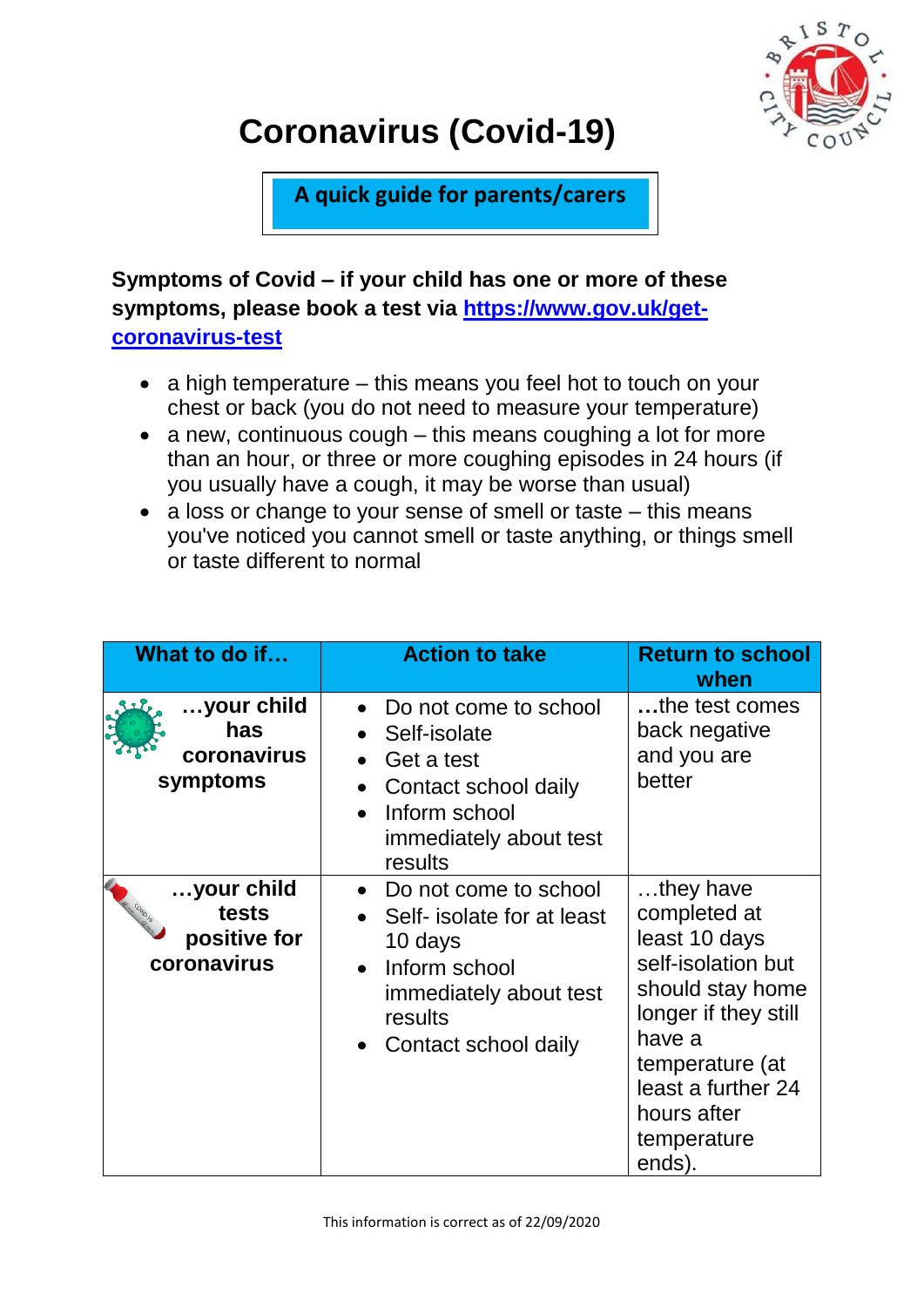|                                                                                                                                                       |                                                                                                                                                                                                                                                                     | They can return if<br>they have a<br>cough or loss of<br>smell/taste as<br>these symptoms<br>can last for<br>several weeks<br>once the infection<br>is gone. |
|-------------------------------------------------------------------------------------------------------------------------------------------------------|---------------------------------------------------------------------------------------------------------------------------------------------------------------------------------------------------------------------------------------------------------------------|--------------------------------------------------------------------------------------------------------------------------------------------------------------|
| somebody in<br>your household<br>has coronavirus<br>symptoms                                                                                          | Do not come to school<br>Contact school daily<br>$\bullet$<br>Self- isolate until test<br>result known or for 14<br>days if test not<br>completed by<br>household member<br>Household member to<br>get a test<br>Inform school<br>immediately about test<br>results | the household<br>member test is<br>negative                                                                                                                  |
| somebody in<br>your<br>household<br>has tested<br>positive for<br>coronavirus                                                                         | Do not come to school<br>$\bullet$<br>Self-isolate for 14 days<br>$\bullet$<br>Contact school daily                                                                                                                                                                 | the child has<br>completed 14<br>days of self-<br>isolation                                                                                                  |
| National<br>test and<br>trace have<br>identified your<br>child as a 'close<br>contact' of<br>somebody with<br>symptoms or<br>confirmed<br>coronavirus | Do not come to school<br>Self-isolate for 14 days<br>Contact school daily                                                                                                                                                                                           | the child has<br>completed 14<br>days of self-<br>isolation                                                                                                  |
| your<br>child has<br>travelled<br>and has to self-<br>isolate due to                                                                                  | Do not come to school<br>Self-isolate for 14 days<br>Contact the school daily                                                                                                                                                                                       | the quarantine<br>period of 14 days<br>has been<br>completed                                                                                                 |